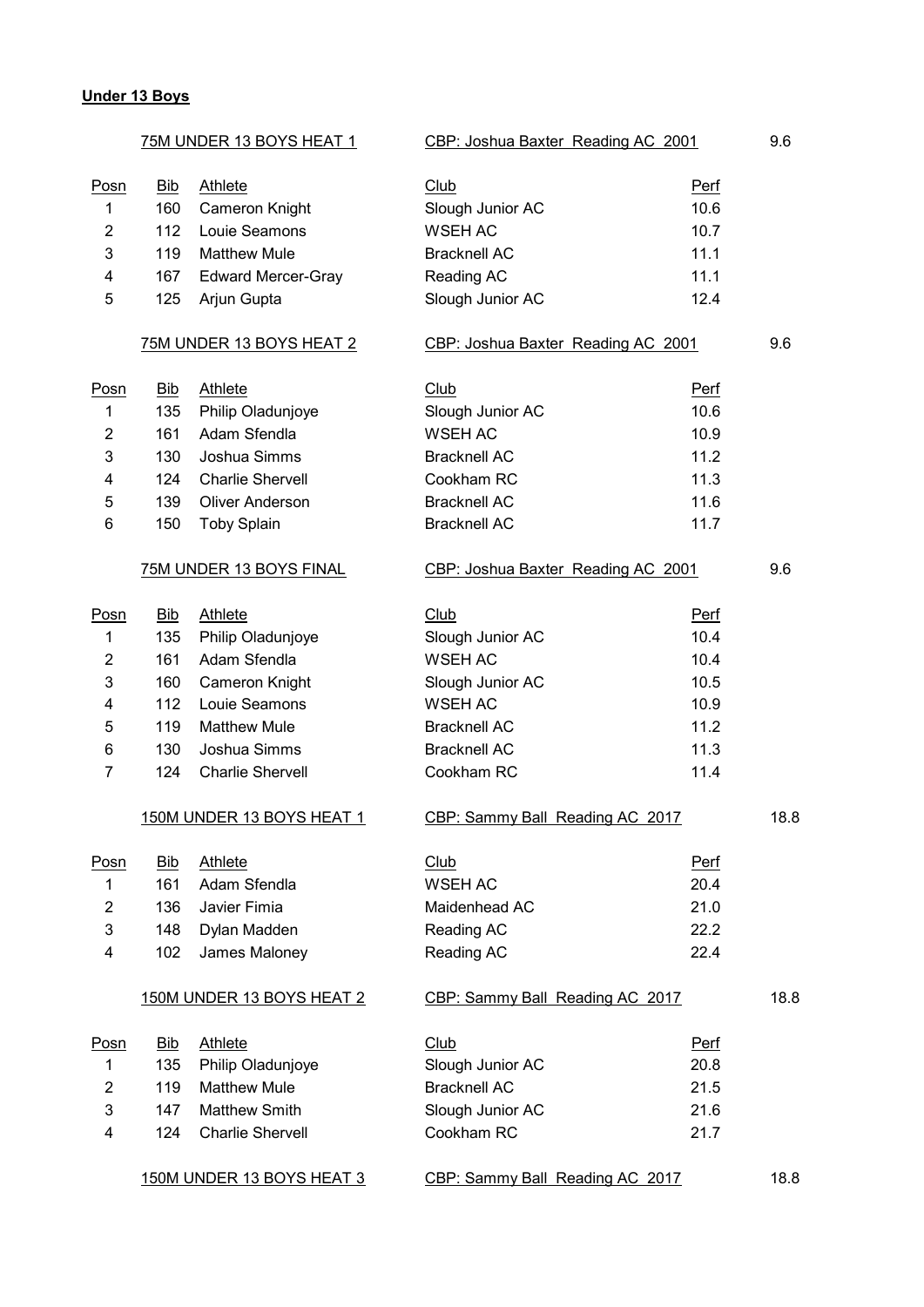| Posn           | <b>Bib</b> | <b>Athlete</b>           | <b>Club</b>                           | Perf        |            |
|----------------|------------|--------------------------|---------------------------------------|-------------|------------|
| 1              | 160        | Cameron Knight           | Slough Junior AC                      | 21.1        |            |
| $\overline{c}$ | 112        | Louie Seamons            | <b>WSEH AC</b>                        | 21.7        |            |
| 3              | 146        | Oliver Humphrey          | <b>Team Kennet</b>                    | 22.2        |            |
| 4              | 152        | <b>Kahlon Nneke</b>      | <b>Bracknell AC</b>                   | 23.2        |            |
| 5              | 125        | Arjun Gupta              | Slough Junior AC                      | 25.0        |            |
|                |            | 150M UNDER 13 BOYS FINAL | CBP: Sammy Ball Reading AC 2017       |             | 18.8       |
| Posn           | <u>Bib</u> | <b>Athlete</b>           | Club                                  | <b>Perf</b> |            |
| $\mathbf 1$    | 135        | Philip Oladunjoye        | Slough Junior AC                      | 20.3        |            |
| $\overline{2}$ | 161        | Adam Sfendla             | <b>WSEH AC</b>                        | 20.7        |            |
| 3              | 160        | Cameron Knight           | Slough Junior AC                      | 21.1        |            |
| 4              | 147        | <b>Matthew Smith</b>     | Slough Junior AC                      | 21.8        |            |
| 5              | 119        | <b>Matthew Mule</b>      | <b>Bracknell AC</b>                   | 22.1        |            |
|                |            | 600M U13 BOYS FINAL      | CBP: Matthew Seddon Bracknell AC 2008 |             | 01:41.2    |
| Posn           | Bib        | <b>Athlete</b>           | Club                                  | <b>Perf</b> |            |
| 1              | 166        | Aidan Marshall           | Reading AC                            | 01:39.8     | <b>CBP</b> |
| $\overline{2}$ | 106        | <b>Ben Dewar</b>         | <b>WSEH AC</b>                        | 01:46.9     |            |
| 3              | 165        | Joshua Claassen          | <b>WSEH AC</b>                        | 01:48.2     |            |
| 4              | 130        | Joshua Simms             | <b>Bracknell AC</b>                   | 01:51.9     |            |
| 5              | 108        | <b>Hector Daniel</b>     | <b>Bracknell AC</b>                   | 01:55.3     |            |
| 6              | 148        | Dylan Madden             | Reading AC                            | 01:56.5     |            |
| $\overline{7}$ | 124        | <b>Charlie Shervell</b>  | Cookham RC                            | 02:00.1     |            |
| 8              | 127        | Rio Scott-Smith          | Reading AC                            | 02:03.8     |            |
|                |            | 1000M U13 BOYS FINAL     | CBP: Jacob McCulloch Windsor S&E 2000 |             | 02:55.6    |
| Posn           | <b>Bib</b> | Athlete                  | Club                                  | <u>Perf</u> |            |
| 1              | 131        | Thomas Day               | Slough Junior AC                      | 03:01.7     |            |
| 2              | 154        | <b>Edward Lewis</b>      | Reading AC                            | 03:05.4     |            |
| 3              | 115        | <b>Nathan Rollins</b>    | <b>Bracknell AC</b>                   | 03:05.9     |            |
| 4              | 118        | George Thomas            | <b>WSEH AC</b>                        | 03:06.4     |            |
| 5              | 144        | Samuel Lindsey-Halls     | Reading AC                            | 03:11.6     |            |
| 6              | 109        | <b>Tathan Brooks</b>     | <b>Bracknell AC</b>                   | 03:15.3     |            |
| 7              | 123        | Callum Bleazard          | Cookham RC                            | 03:27.5     |            |
| 8              | 163        | Adam Tivey               | Reading AC                            | 03:27.8     |            |
| 9              | 105        | Ben Hearsey              | Cookham RC                            | 03:29.6     |            |
|                |            | 75MH UNDER 13 BOYS FINAL | CBP: Sammy Ball Reading AC 2017       |             | 12.1       |
| <u>Posn</u>    | <u>Bib</u> | <b>Athlete</b>           | Club                                  | <u>Perf</u> |            |
| 1              | 131        | Thomas Day               | Slough Junior AC                      | 13.2        |            |
| $\overline{c}$ | 161        | Adam Sfendla             | <b>WSEH AC</b>                        | 13.6        |            |
| 3              | 116        | Sebastian Baker          | <b>WSEH AC</b>                        | 13.9        |            |
| 4              | 150        | <b>Toby Splain</b>       | <b>Bracknell AC</b>                   | 14.0        |            |
| 5              | 152        | Kahlon Nneke             | <b>Bracknell AC</b>                   | 14.2        |            |
| 6              | 164        | Fraser Bradshaw          | Reading AC                            | 15.4        |            |
| $\overline{7}$ | 126        | Adam Methven             | Reading AC                            | 15.9        |            |
| 8              | 147        | <b>Matthew Smith</b>     | Slough Junior AC                      | 16.0        |            |
|                |            |                          |                                       |             |            |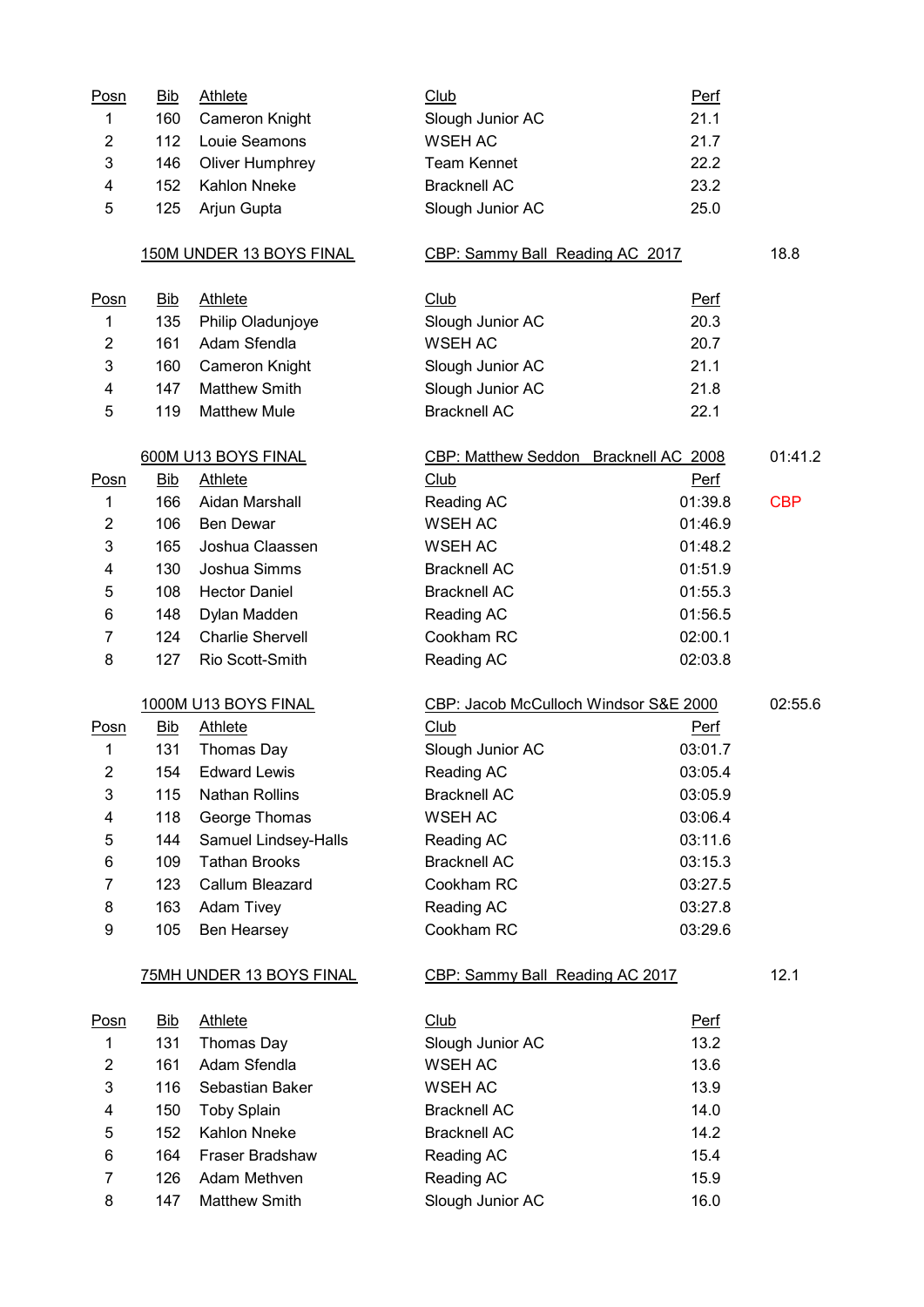|                |            | 4x100M UNDER 13 BOYS           |                                        |       |       |
|----------------|------------|--------------------------------|----------------------------------------|-------|-------|
| <u>Posn</u>    | Bib        | <b>Athlete</b>                 | Club                                   | Perf  |       |
| $\mathbf 1$    |            |                                | Slough Junior AC                       | 54.8  |       |
|                |            | <b>SHOT UNDER 13 BOYS</b>      | CBP: Harry Booker Team Kennet 2016     |       | 11.15 |
| <b>Posn</b>    | <b>Bib</b> | <b>Athlete</b>                 | <b>Club</b>                            | Perf  |       |
| 1              | 138        | Finley Hanham                  | Reading AC                             | 7.74  |       |
| 2              | 122        | Hal Rust-D'Eye                 | Reading AC                             | 7.43  |       |
| 3              | 139        | <b>Oliver Anderson</b>         | <b>Bracknell AC</b>                    | 7.24  |       |
| 4              | 149        | Leonid Vorobyev                | <b>Bracknell AC</b>                    | 7.07  |       |
| 5              | 140        | Jesse Thomas                   | <b>Bracknell AC</b>                    | 6.78  |       |
|                |            |                                |                                        |       |       |
|                |            | DISCUS UNDER 13 BOYS           | CBP: Harry Booker Team Kennet 2016     |       | 33.63 |
| Posn           | <b>Bib</b> | <b>Athlete</b>                 | Club                                   | Perf  |       |
| 1              | 140        | Jesse Thomas                   | <b>Bracknell AC</b>                    | 21.42 |       |
| 2              | 138        | Finley Hanham                  | Reading AC                             | 19.57 |       |
| 3              | 142        | Oliver Absolom                 | <b>Team Kennet</b>                     | 19.16 |       |
| 4              | 128        | <b>Freddie Chalk</b>           | Maidenhead AC                          | 17.20 |       |
| 5              | 162        | Ollie Storer                   | Slough Junior AC                       | 15.80 |       |
|                |            |                                |                                        |       |       |
|                |            | <b>JAVELIN UNDER 13 BOYS</b>   | CBP: Benjamin East Team Kennet 2016    |       | 44.76 |
| Posn           | <b>Bib</b> | Athlete                        | Club                                   | Perf  |       |
| 1              | 149        | Leonid Vorobyev                | <b>Bracknell AC</b>                    | 29.98 |       |
| 2              | 131        | Thomas Day                     | Slough Junior AC                       | 28.92 |       |
| 3              | 122        | Hal Rust-D'Eye                 | Reading AC                             | 27.89 |       |
| 4              | 102        | James Maloney                  | Reading AC                             | 25.42 |       |
| 5              | 128        | <b>Freddie Chalk</b>           | Maidenhead AC                          | 25.35 |       |
| 6              | 146        | <b>Oliver Humphrey</b>         | <b>Team Kennet</b>                     | 24.78 |       |
| 7              | 163        | Adam Tivey                     | Reading AC                             | 20.84 |       |
| 8              | 162        | Ollie Storer                   | Slough Junior AC                       | 18.40 |       |
|                |            | <b>HIGH JUMP UNDER 13 BOYS</b> | CBP: Lionel Owona Windsor S E & H 2015 |       | 1.55  |
| <b>Posn</b>    | Bib        | <b>Athlete</b>                 | Club                                   | Perf  |       |
| $\mathbf{1}$   | 108        | <b>Hector Daniel</b>           | <b>Bracknell AC</b>                    | 1.35  |       |
| $\overline{2}$ | 116        | Sebastian Baker                | <b>WSEH AC</b>                         | 1.30  |       |
|                |            | LONG JUMP UNDER 13 BOYS        | CBP: Sammy Ball Reading AC 2017        |       | 5.44  |
| <u>Posn</u>    | <b>Bib</b> | <b>Athlete</b>                 | Club                                   | Perf  |       |
| 1              | 135        | Philip Oladunjoye              | Slough Junior AC                       | 4.85  |       |
| $\overline{2}$ | 160        | Cameron Knight                 | Slough Junior AC                       | 4.57  |       |
| 3              | 157        | <b>Jack Britton</b>            | Maidenhead AC                          | 4.55  |       |
| 4              | 167        | <b>Edward Mercer-Gray</b>      | Reading AC                             | 4.52  |       |
| 5              | 136        | Javier Fimia                   | Maidenhead AC                          | 4.43  |       |

 150 Toby Splain Bracknell AC 4.17 7 147 Matthew Smith Slough Junior AC 4.14 8 102 James Maloney Reading AC 4.11 9 139 Oliver Anderson Bracknell AC 4.04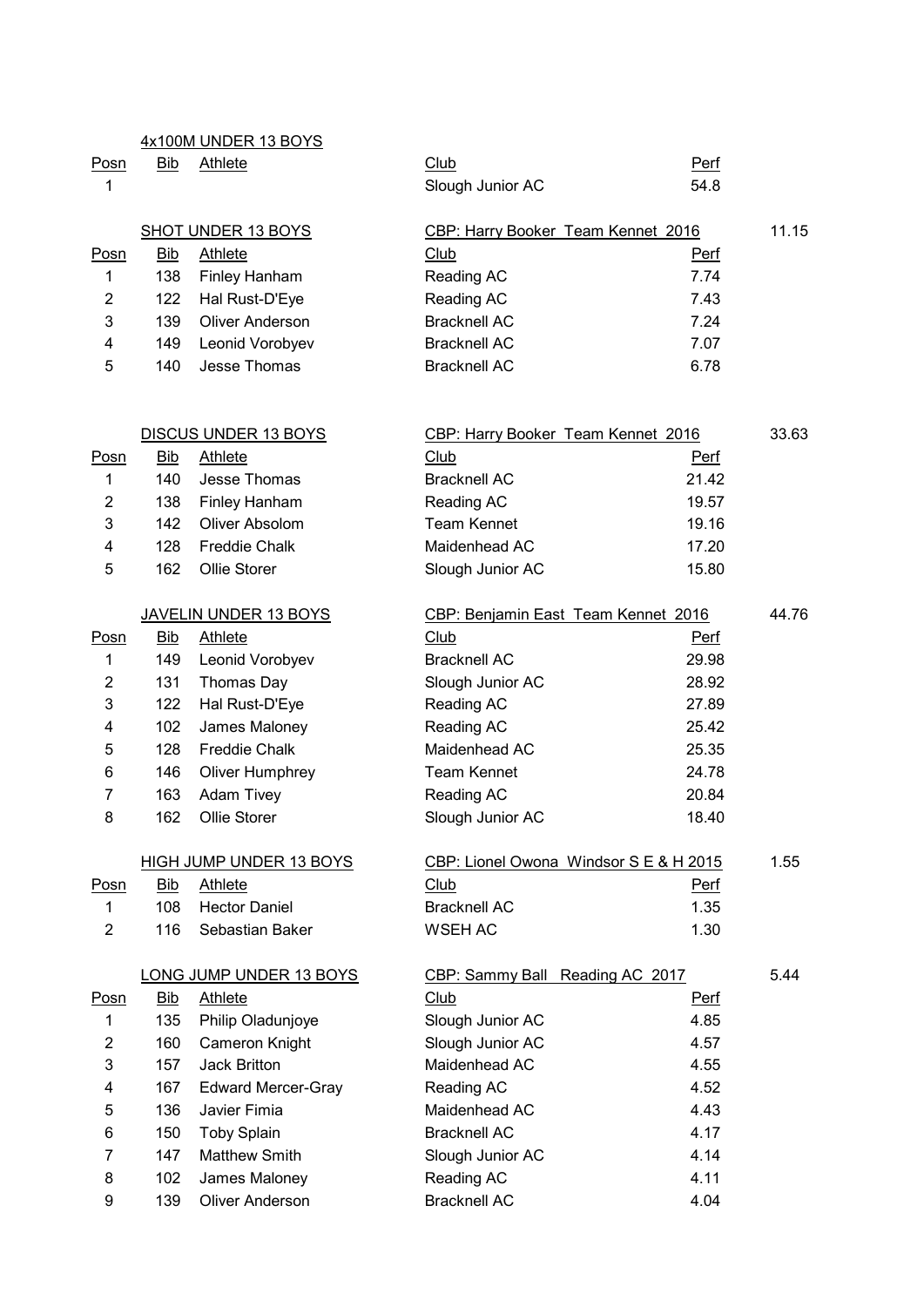| 10              | 146 Oliver Humphrey | Team Kennet         | 3.92  |
|-----------------|---------------------|---------------------|-------|
| 11              | 152 Kahlon Nneke    | <b>Bracknell AC</b> | -3.91 |
| 12 <sup>1</sup> | 126 Adam Methven    | Reading AC          | 3.73  |
| 13              | 149 Leonid Vorobyev | Bracknell AC        | 3.57  |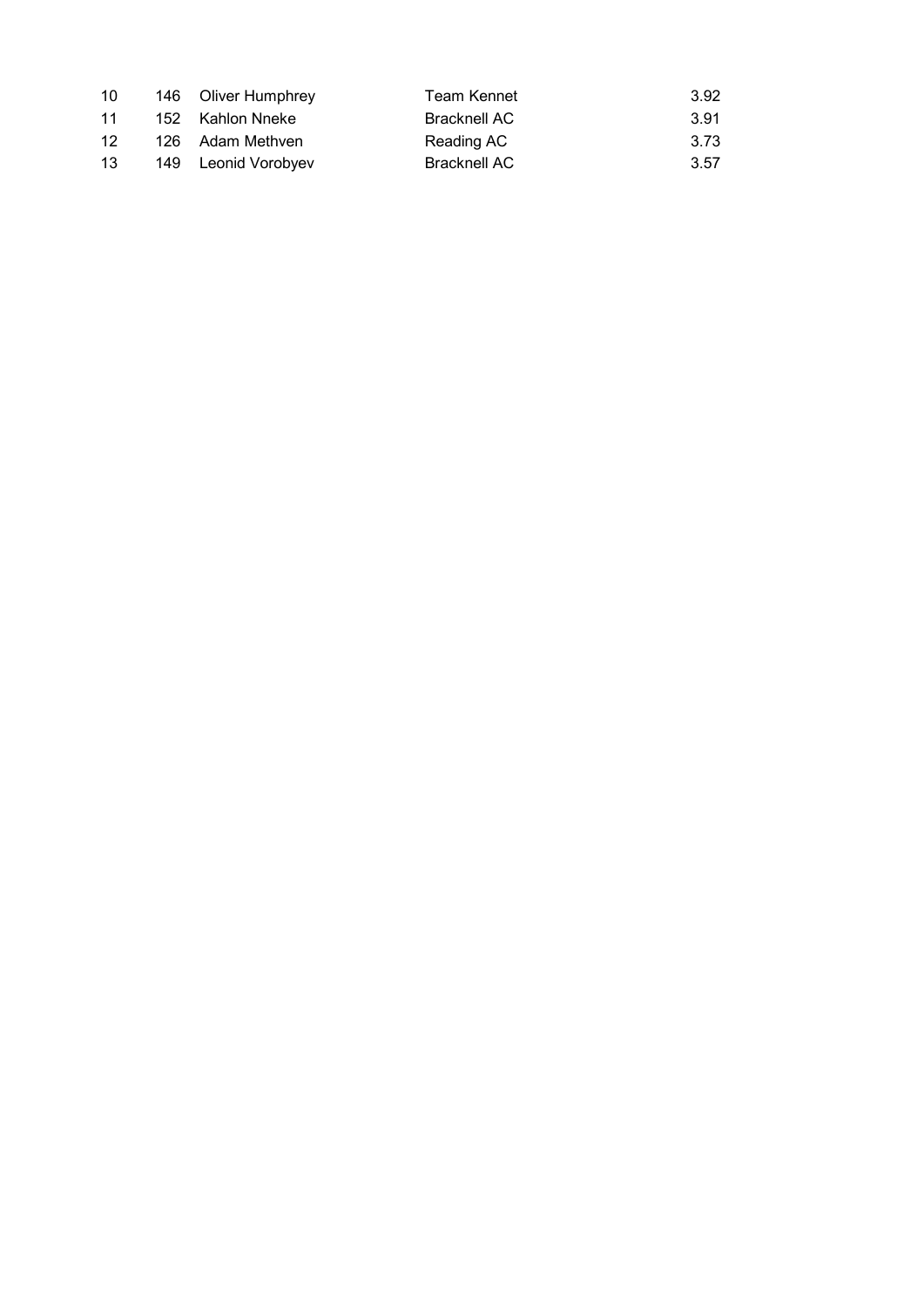# **Under 13 Girls**

|                | 75M UNDER 13 GIRLS HEAT 1 |                            | CBP: Charlene Lashley Windsor SE & H 1998 |             | 10.0 |
|----------------|---------------------------|----------------------------|-------------------------------------------|-------------|------|
| Posn           | <b>Bib</b>                | Athlete                    | Club                                      | <b>Perf</b> |      |
| 1              | $\mathbf{1}$              | Dane Grundlingh            | <b>Bracknell AC</b>                       | 10.8        |      |
| $\overline{2}$ | 39                        | Fern Harris                | Reading AC                                | 10.9        |      |
| 3              | 50                        | Aimee Munt                 | Slough Junior AC                          | 10.9        |      |
| 4              | 71                        | Mia Greenidge-Knell        | Reading AC                                | 11.0        |      |
| 5              | 42                        | <b>Connie Dowling</b>      | Slough Junior AC                          | 11.9        |      |
| 6              | 27                        | Lily Wilson                | Reading AC                                | 12.1        |      |
| $\overline{7}$ |                           |                            |                                           |             |      |
| 8              |                           |                            |                                           |             |      |
|                |                           | 75M UNDER 13 GIRLS HEAT 2  | CBP: Charlene Lashley Windsor SE & H 1998 |             | 10.0 |
| Posn           | $\overline{\text{Bib}}$   | <b>Athlete</b>             | Club                                      | <b>Perf</b> |      |
| 1              | 37                        | Kaya Slater                | Reading AC                                | 10.3        |      |
| $\overline{c}$ | 44                        | Imogen Wilson              | Maidenhead AC                             | 10.6        |      |
| 3              | 40                        | Tomi Adejuwon              | Reading AC                                | 10.7        |      |
| 4              | 74                        | Demilade Obilanade         | Slough Junior AC                          | 11.0        |      |
| 5              | 66                        | Izzy Beard                 | Reading AC                                | 11.3        |      |
| 6              | 82                        | Izzy Fox                   | Reading AC                                | 11.6        |      |
| 7              | 23                        | Jasmine Hatch              | <b>Bracknell AC</b>                       | 11.7        |      |
| 8              | 30                        | <b>Emily Larsen</b>        | Reading AC                                | 11.8        |      |
|                |                           | 75M UNDER 13 GIRLS FINAL   | CBP: Charlene Lashley Windsor SE & H 1998 |             | 10.0 |
| <u>Posn</u>    | <u>Bib</u>                | <b>Athlete</b>             | Club                                      | <u>Perf</u> |      |
| 1              | 1                         | Dane Grundlingh            | <b>Bracknell AC</b>                       | 10.5        |      |
| $\overline{2}$ | 44                        | Imogen Wilson              | Maidenhead AC                             | 10.6        |      |
| 3              | 37                        | Kaya Slater                | Reading AC                                | 10.7        |      |
| 4              | 40                        | Tomi Adejuwon              | Reading AC                                | 10.7        |      |
| 5              | 39                        | Fern Harris                | Reading AC                                | 10.8        |      |
| 6              | 74                        | Demilade Obilanade         | Slough Junior AC                          | 10.8        |      |
| $\overline{7}$ | 50                        | Aimee Munt                 | Slough Junior AC                          | 11.0        |      |
|                |                           | 150M UNDER 13 GIRLS HEAT 1 | CBP: Lukisha Morris Reading AC 2008       |             | 19.2 |
|                |                           |                            |                                           |             |      |
| Posn           | <u>Bib</u>                | <b>Athlete</b>             | Club                                      | Perf        |      |
| 1              | 1                         | Dane Grundlingh            | <b>Bracknell AC</b>                       | 20.8        |      |
| 2              | 85                        | Madisyn Woodley            | Slough Junior AC                          | 21.1        |      |
| 3              | 50                        | Aimee Munt                 | Slough Junior AC                          | 21.5        |      |
| 4              | 39                        | Fern Harris                | Reading AC                                | 21.5        |      |
| 5              | 65                        | <b>Kitty Mainwaring</b>    | Newbury AC                                | 21.8        |      |
|                |                           | 150M UNDER 13 GIRLS HEAT 2 | CBP: Lukisha Morris Reading AC 2008       |             | 19.2 |
| Posn           | Bib                       | <b>Athlete</b>             | Club                                      | <b>Perf</b> |      |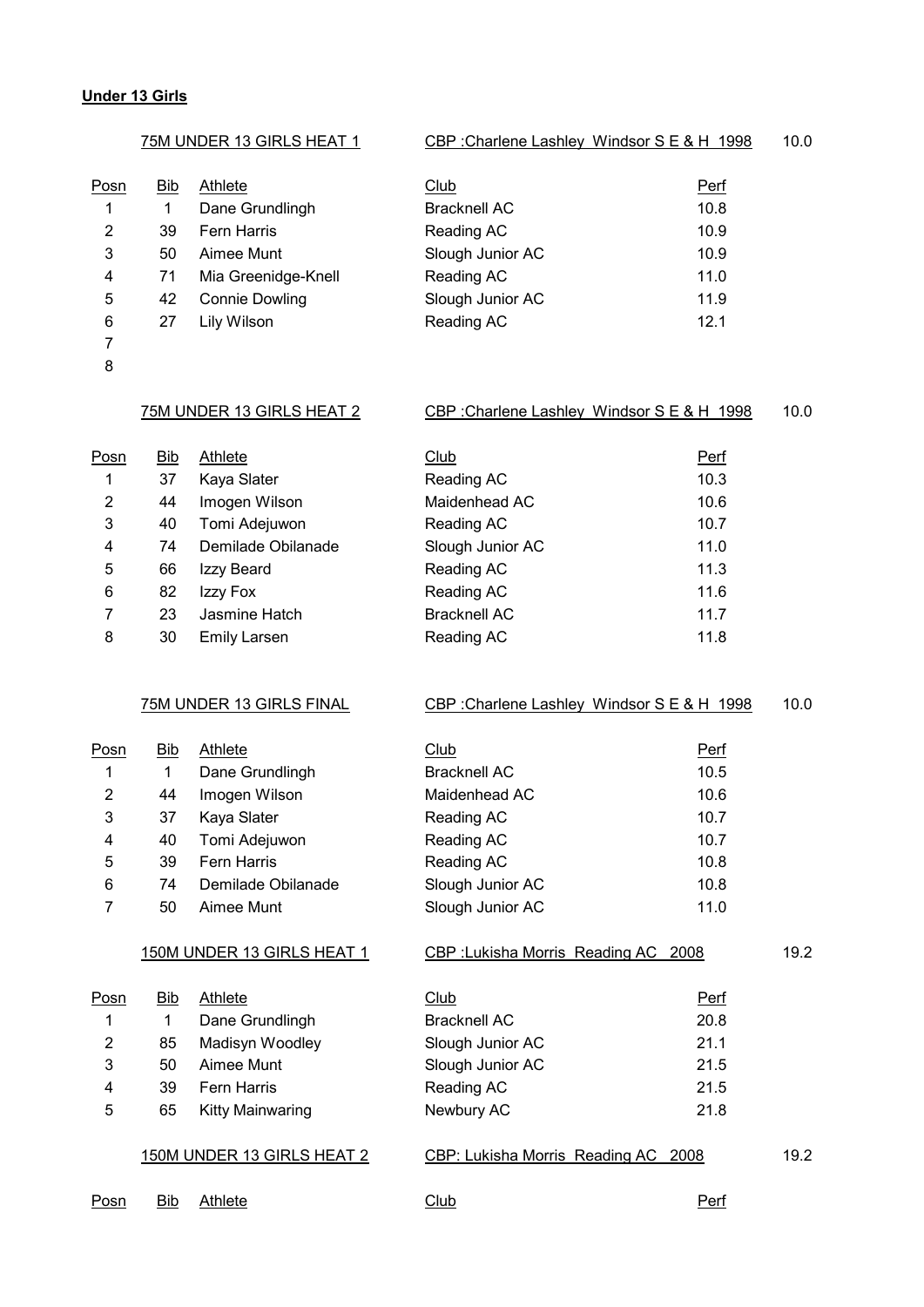| 67  | Rosie Cooper          | Slough Junior AC | 20.4 |
|-----|-----------------------|------------------|------|
| 44  | Imogen Wilson         | Maidenhead AC    | 21.0 |
| -37 | Kaya Slater           | Reading AC       | 21.0 |
| 74  | Demilade Obilanade    | Slough Junior AC | 21.9 |
| 11  | Aimee Dickson         | Team Kennet      | 22.8 |
| 42  | <b>Connie Dowling</b> | Slough Junior AC | 24.1 |
|     |                       |                  |      |

150M UNDER 13 GIRLS FINAL CBP: Lukisha Morris Reading AC 2008 19.2

| <u>Posn</u> | <u>Bib</u>     | <b>Athlete</b>             | Club                                  | <b>Perf</b> |         |
|-------------|----------------|----------------------------|---------------------------------------|-------------|---------|
|             | 67             | Rosie Cooper               | Slough Junior AC                      | 20.1        |         |
| 2           | 1              | Dane Grundlingh            | <b>Bracknell AC</b>                   | 20.6        |         |
| 3           | 44             | Imogen Wilson              | Maidenhead AC                         | 20.8        |         |
| 4           | 85             | Madisyn Woodley            | Slough Junior AC                      | 21.1        |         |
| 5           | 37             | Kaya Slater                | Reading AC                            | 21.4        |         |
|             |                | 600M UNDER 13 GIRLS FINAL  | CBP: Maisie Jeger Southampton AC 2016 |             | 01:38.9 |
| Posn        | <b>Bib</b>     | <b>Athlete</b>             | <b>Club</b>                           | <u>Perf</u> |         |
|             | $\overline{7}$ | Annabel Todd               | <b>Team Kennet</b>                    | 01:45.9     |         |
| 2           | 73             | Ella Newman                | Reading AC                            | 01:50.7     |         |
| 3           | 70             | Oona Gibbons               | WSEH AC                               | 01:53.8     |         |
| 4           | 26             | Jenna Bailey               | <b>Bracknell AC</b>                   | 01:57.6     |         |
| 5           | 21             | Denise Spencer             | <b>Bracknell AC</b>                   | 02:00.6     |         |
| 6           | 29             | Ella Benson                | <b>Bracknell AC</b>                   | 02:02.5     |         |
|             |                | 1000M UNDER 13 GIRLS FINAL | CBP: Hope Goddard Bracknell AC        | 2011        | 03:04.3 |
| <b>Doen</b> | Rih            | ∆thlete                    | <b>Club</b>                           | Darf        |         |

| <u>Posn</u>   | <b>Bib</b> | Athlete           | Club         | <u>Perf</u> |
|---------------|------------|-------------------|--------------|-------------|
|               | 48.        | Josie Robertson   | Newbury AC   | 03:13.1     |
|               | 68         | Millicent Dethick | Bracknell AC | 03:13.4     |
| $\mathcal{R}$ | 8          | Siena Brancato    | Cookham RC   | 03:16.9     |

| $\mathbf{2}^-$ | 68 | <b>Millicent Dethick</b> | <b>Bracknell AC</b> | 03:13.4 |
|----------------|----|--------------------------|---------------------|---------|
| 3.             | 8  | Siena Brancato           | Cookham RC          | 03:16.9 |
| 4              | 9  | Evie Elson               | Reading AC          | 03:26.3 |
| 5.             | 64 | Miriam Cooper            | Newbury AC          | 03:31.9 |
| 6.             | 55 | Jacqueline Heller        | Cookham RC          | 03:46.1 |
|                |    |                          |                     |         |

|             | 70MH UNDER 13 GIRLS FINAL |                       | CBP: Morgan Lake Windsor SE&H 2009 |             | 11.3 |
|-------------|---------------------------|-----------------------|------------------------------------|-------------|------|
|             |                           |                       | $Wind =$                           |             |      |
| <u>Posn</u> | <b>Bib</b>                | Athlete               | <b>Club</b>                        | <b>Perf</b> |      |
|             | 40                        | Tomi Adejuwon         | Reading AC                         | 11.9        |      |
| 2           | 67                        | Rosie Cooper          | Slough Junior AC                   | 11.9        |      |
| 3           | 11                        | Aimee Dickson         | Team Kennet                        | 13.3        |      |
| 4           | 66                        | Izzy Beard            | Reading AC                         | 13.8        |      |
| 5           | 23                        | Jasmine Hatch         | <b>Bracknell AC</b>                | 14.2        |      |
|             |                           |                       |                                    |             |      |
|             |                           | 4x100M UNDER 13 GIRLS |                                    |             |      |

| Posn | <b>Bib</b> | Athlete | <u>Club</u>      | <u>Perf</u> |
|------|------------|---------|------------------|-------------|
|      |            |         | Reading AC       | 55.0        |
|      |            |         | Slough Junior AC | 55.2        |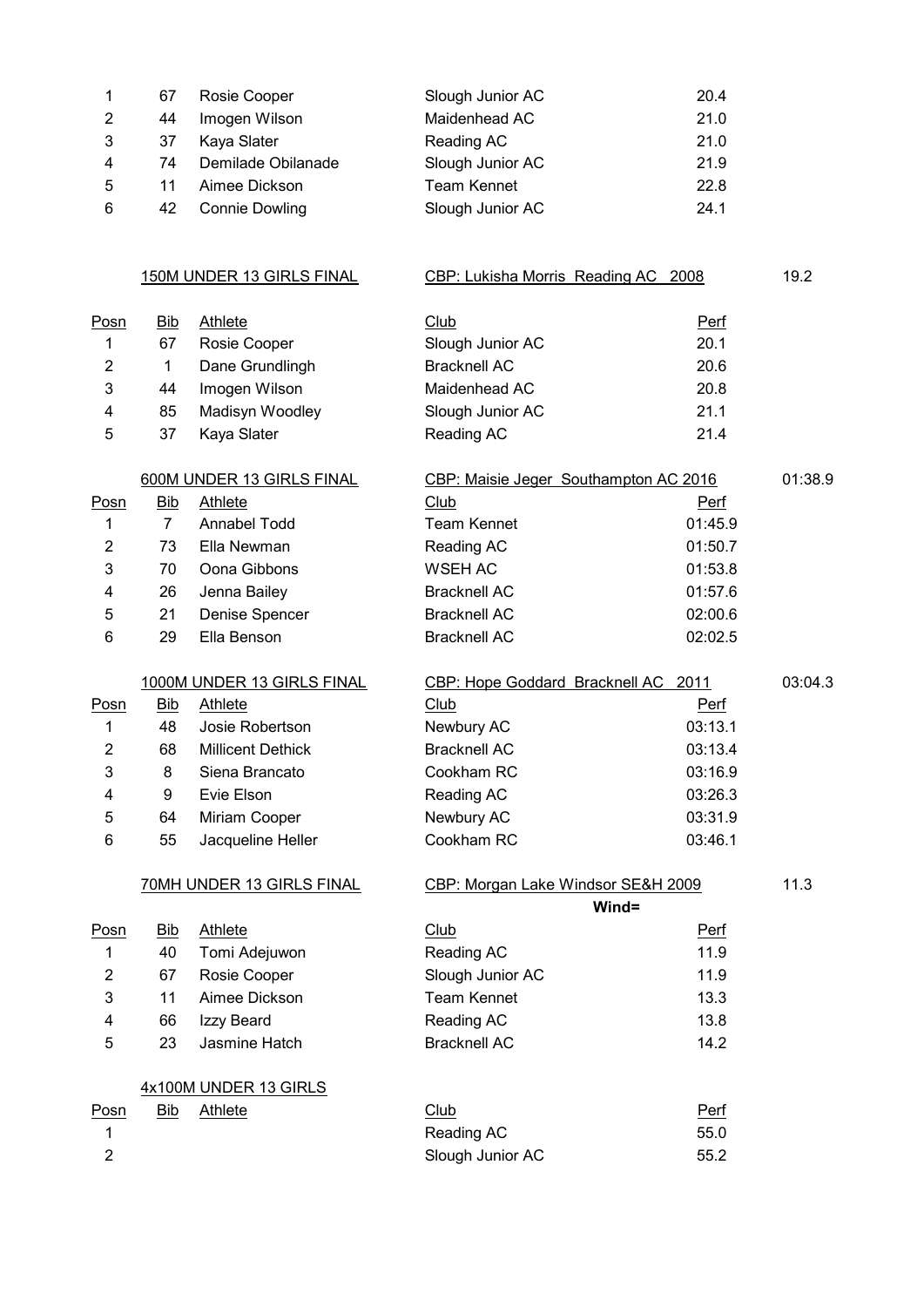|                         |                  | <b>SHOT UNDER 13 GIRLS</b>                  | CBP: Morgan Lake Windsor SE&H 2009     |                     | 10.92 |
|-------------------------|------------------|---------------------------------------------|----------------------------------------|---------------------|-------|
| Posn                    | <b>Bib</b>       | <b>Athlete</b>                              | Club                                   | <b>Perf</b>         |       |
| 1                       | 71               | Mia Greenidge-Knell                         | Reading AC                             | 10.04               |       |
| $\overline{2}$          | 60               | April Palmer                                | <b>Bracknell AC</b>                    | 7.95                |       |
| 3                       | 56               | <b>Chloe Siddons</b>                        | Maidenhead AC                          | 6.81                |       |
| 4                       | 18               | Sophie Gardner                              | <b>Bracknell AC</b>                    | 5.69                |       |
| 5                       | 82               | Izzy Fox                                    | Reading AC                             | 5.08                |       |
| 6                       | 21               | Denise Spencer                              | <b>Bracknell AC</b>                    | 4.92                |       |
| $\overline{7}$          | 84               | Elizabeth Ryan                              | Reading AC                             | 4.57                |       |
|                         |                  | <b>DISCUS UNDER 13 GIRLS</b>                | CBP: Lucy James Bracknell AC 2016      |                     | 31.63 |
| <b>Posn</b>             | <b>Bib</b>       | <b>Athlete</b>                              | <b>Club</b>                            | <b>Perf</b>         |       |
| 1                       | 71               | Mia Greenidge-Knell                         | Reading AC                             | 26.57               |       |
| $\overline{\mathbf{c}}$ | $\overline{7}$   | Annabel Todd                                | <b>Team Kennet</b>                     | 19.77               |       |
| 3                       | 56               | <b>Chloe Siddons</b>                        | Maidenhead AC                          | 16.39               |       |
| 4                       | 53               | <b>Charlotte Absolom</b>                    | <b>Team Kennet</b>                     | 15.48               |       |
| 5                       | 65               | Kitty Mainwaring                            | Newbury AC                             | 15.21               |       |
| 6                       | 66               | Izzy Beard                                  | Reading AC                             | 15.21               |       |
| 7                       | 18               | Sophie Gardner                              | <b>Bracknell AC</b>                    | 14.52               |       |
| 8                       | 11               | Aimee Dickson                               | <b>Team Kennet</b>                     | 14.46               |       |
|                         |                  |                                             |                                        |                     |       |
|                         |                  | <b>JAVELIN UNDER 13 GIRLS</b>               | CBP: Mille Quaintance Team Kennet 2015 |                     | 32.79 |
| <u>Posn</u>             | <b>Bib</b>       | Athlete                                     | Club                                   | <b>Perf</b>         |       |
| 1                       | 60               | April Palmer                                | <b>Bracknell AC</b>                    | 25.71               |       |
| 2                       | 64               | Miriam Cooper                               | Newbury AC                             | 17.45               |       |
| 3                       | 81               | <b>Eleanor Dries</b>                        | Maidenhead AC                          | 17.31               |       |
| 4                       | 21               | Denise Spencer                              | <b>Bracknell AC</b>                    | 13.16               |       |
| 5                       | 84               | Elizabeth Ryan                              | Reading AC                             | 7.30                |       |
|                         |                  | HIGH JUMP UNDER 13 GIRLS                    |                                        |                     | 1.54  |
|                         |                  |                                             | CBP: Jodie Smith Windsor SE&H 2014     |                     |       |
| Posn<br>1               | <b>Bib</b><br>85 | <b>Athlete</b>                              | <b>Club</b>                            | <b>Perf</b><br>1.46 |       |
| $\overline{2}$          |                  | Madisyn Woodley<br><b>Charlotte Absolom</b> | Slough Junior AC<br><b>Team Kennet</b> | 1.40                |       |
| 3                       | 53<br>69         | Katie Flockhart                             | <b>Bracknell AC</b>                    | 1.35                |       |
|                         | 67               |                                             |                                        | 1.30                |       |
| 4                       | 16               | Rosie Cooper<br>Katie Losel                 | Slough Junior AC<br>Maidenhead AC      | 1.30                |       |
| 5                       |                  |                                             | Maidenhead AC                          | 1.25                |       |
| 6<br>7                  | 72<br>50         | Phoebe Johnson<br>Aimee Munt                | Slough Junior AC                       | 1.25                |       |
| 8                       | 83               | Chloe Huskinson                             |                                        | 1.05                |       |
|                         |                  |                                             | Reading AC                             |                     |       |
|                         |                  | <b>LONG JUMP UNDER 13 GIRLS</b>             | CBP: Morgan Lake Windsor S E & H 2009  |                     | 4.97  |
| <u>Posn</u>             | <b>Bib</b>       | <b>Athlete</b>                              | <b>Club</b>                            | <b>Perf</b>         |       |
| 1                       | 40               | Tomi Adejuwon                               | Reading AC                             | 4.45                |       |
| 2                       | 53               | Charlotte Absolom                           | <b>Team Kennet</b>                     | 4.17                |       |
| 3                       | 1                | Dane Grundlingh                             | <b>Bracknell AC</b>                    | 4.06                |       |
| 4                       | 16               | Katie Losel                                 | Maidenhead AC                          | 4.05                |       |
| 5                       | 74               | Demilade Obilanade                          | Slough Junior AC                       | 3.85                |       |
| 6                       | 27               | Lily Wilson                                 | Reading AC                             | 3.74                |       |
| 7                       | 65               | <b>Kitty Mainwaring</b>                     | Newbury AC                             | 3.67                |       |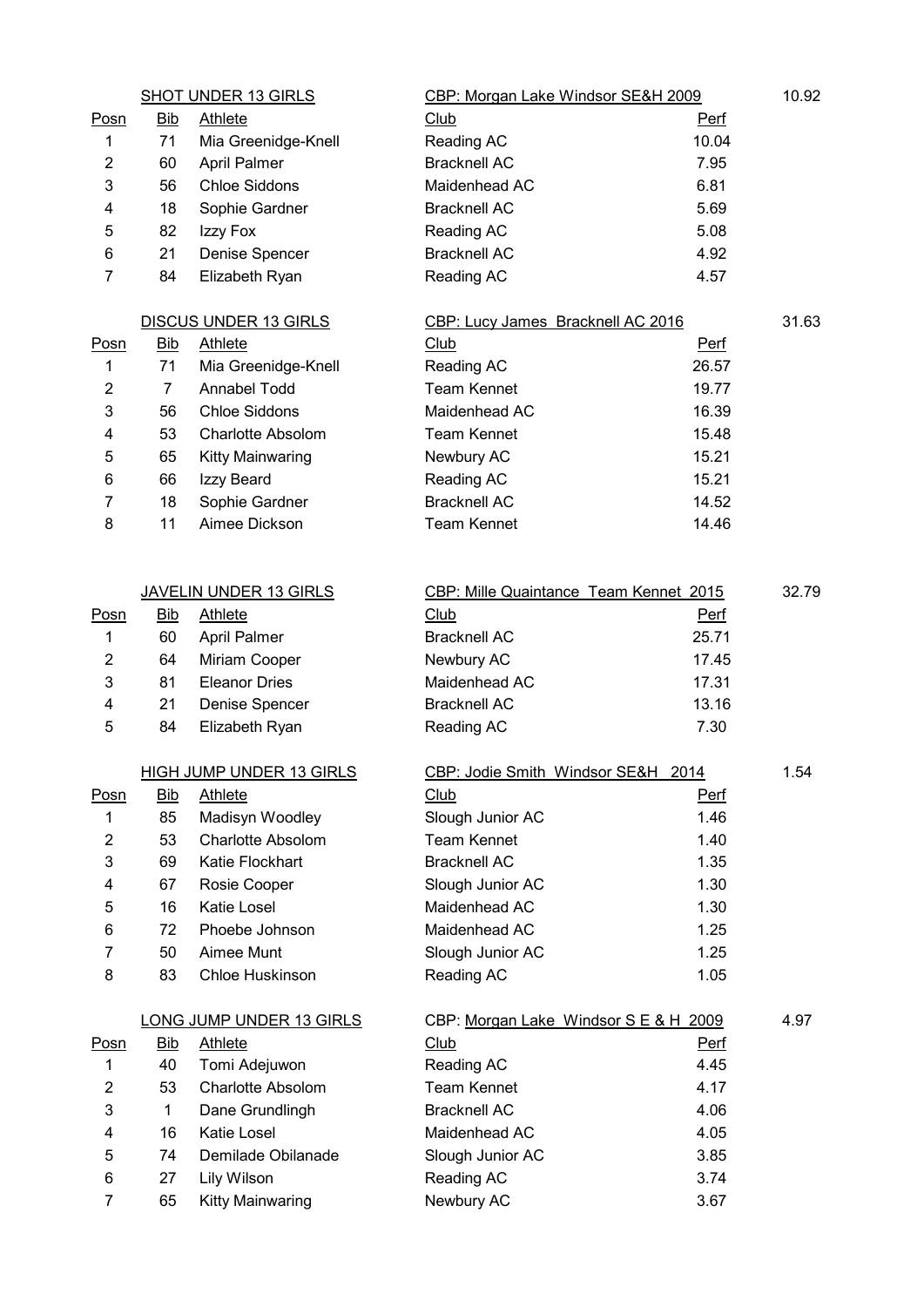| 8  | -30 | Emily Larsen    | Reading AC          | 3.62 |
|----|-----|-----------------|---------------------|------|
| -9 | 23  | Jasmine Hatch   | <b>Bracknell AC</b> | 3.55 |
| 10 | 84  | Elizabeth Ryan  | Reading AC          | 3.37 |
| 11 | 82  | Izzy Fox        | Reading AC          | 3.35 |
| 12 | 83  | Chloe Huskinson | Reading AC          | 3.30 |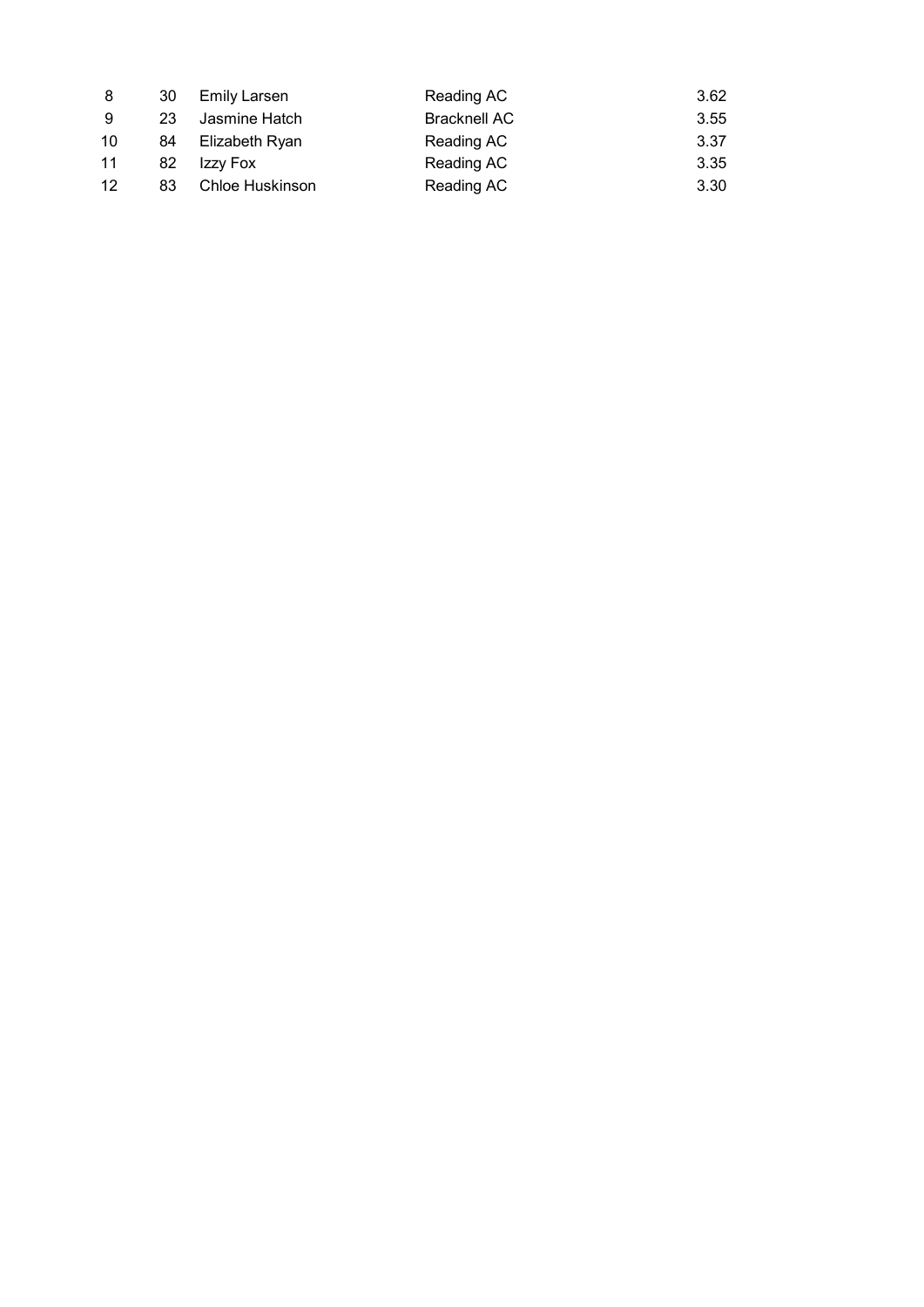# **Under 15 Boys**

3000M UNDER 15 BOYS FINAL CBP: 09:35.5

| Posn | Bib | Athlete              | <u>Club</u>         | <b>Perf</b> |
|------|-----|----------------------|---------------------|-------------|
|      | 153 | <b>Oliver Craggs</b> | Reading AC          | 10:00.9     |
| 2    | 110 | <b>Torin Brooks</b>  | <b>Bracknell AC</b> | 10:14.4     |
| 3    | 156 | Aryan Gupta          | Reading AC          | 10:24.0     |
| 4    | 137 | Euan Russell         | Cookham RC          | 10:56.5     |
| 5    | 159 | Anuchaa Hynes        | Maidenhead AC       | 11:38.5     |
| 6    | 113 | Laurie Baker         | Reading AC          | <b>DNF</b>  |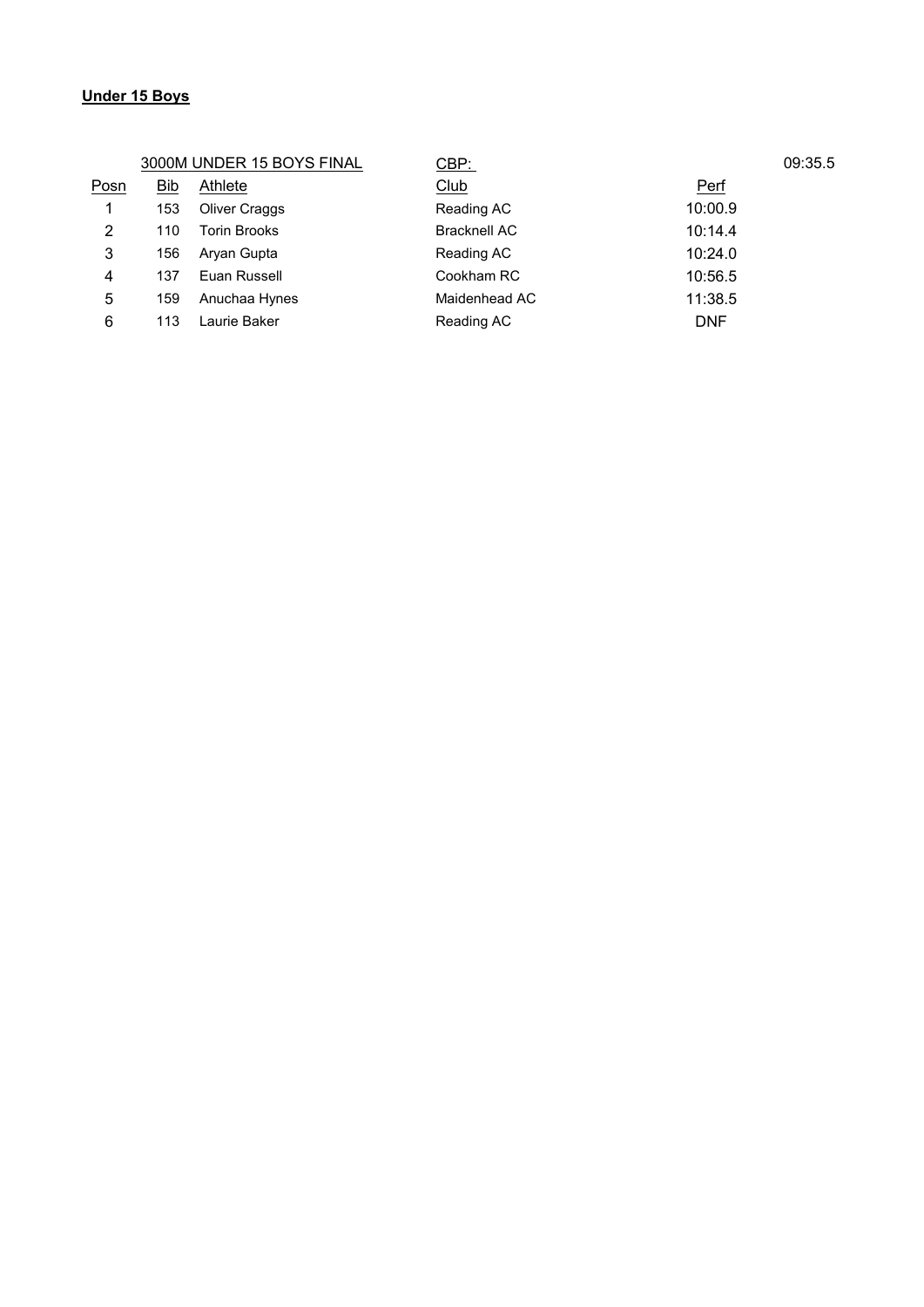# **Under 15 Girls**

|      |     | 3000M UNDER 15 GIRLS FINAL | CBP: Hope Goddard Bracknell AC 2012 |         | 10:06.5 |
|------|-----|----------------------------|-------------------------------------|---------|---------|
| Posn | Bib | Athlete                    | Club                                | Perf    |         |
|      | 2   | <b>Abigail Baines</b>      | <b>Bracknell AC</b>                 | 10:57.1 |         |
| 2    | 17  | Manisha Dave               | <b>Bracknell AC</b>                 | 10:59.0 |         |
| 3    | 29  | Ella Benson                | <b>Bracknell AC</b>                 | 11:19.1 |         |
| 4    | 43  | Luci Robertson             | Newbury AC                          | 11:29.5 |         |
| 5    | 45  | Amber Bailey               | <b>Bracknell AC</b>                 | 11:36.8 |         |
| 6    | 19  | Jemima Ridley              | Cookham RC                          | 11:43.3 |         |
|      |     |                            |                                     |         |         |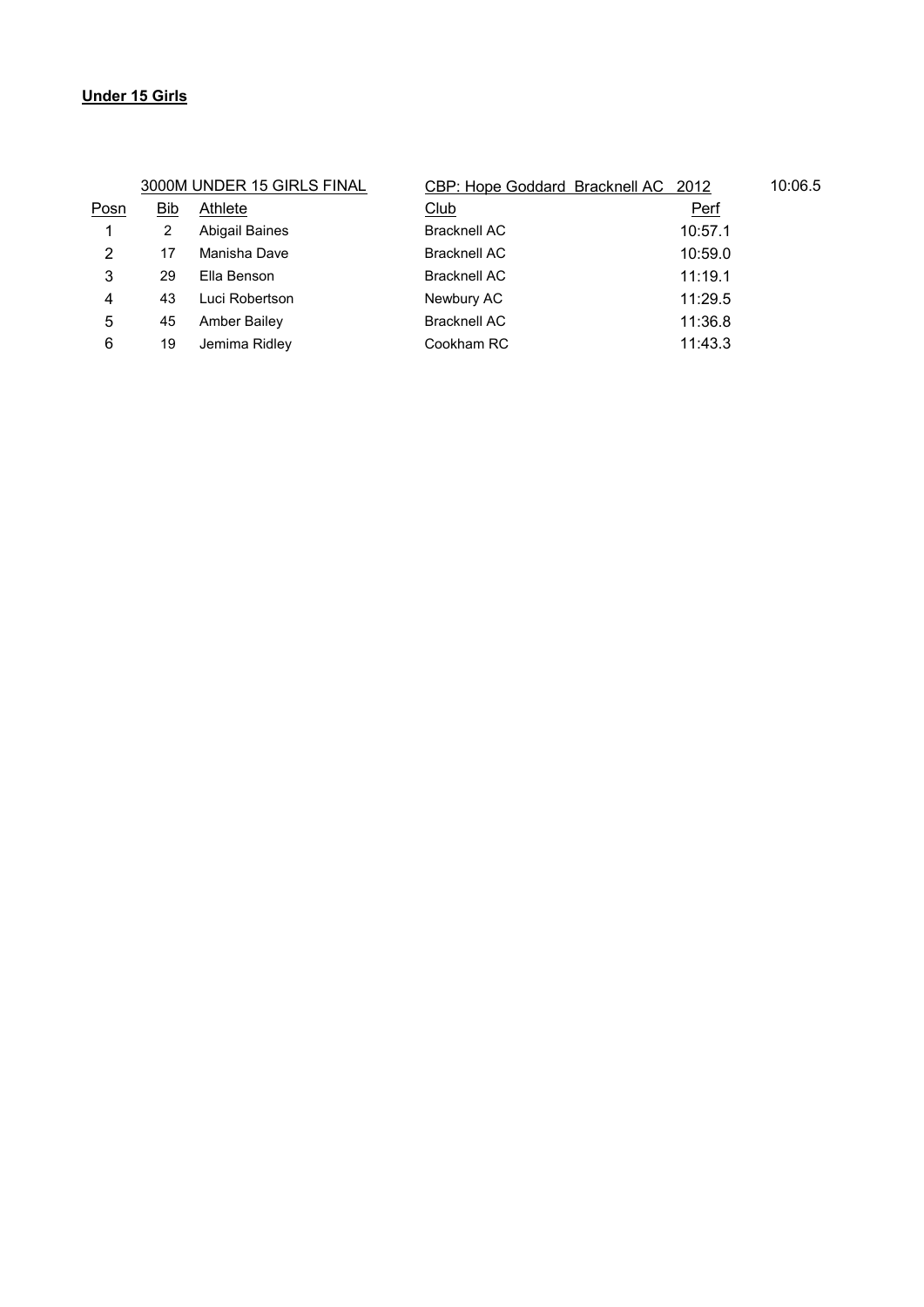# **Under 17 Men**

|      |            | 3000M UNDER 17 MEN FINAL              | CBP: Jack Goddard Windsor S E & H 2015 |             | 08:53.5 |
|------|------------|---------------------------------------|----------------------------------------|-------------|---------|
| Posn | Bib.       | Athlete                               | <u>Club</u>                            | <b>Perf</b> |         |
|      | 129        | Joseph Mott                           | Reading AC                             | 09:59.1     |         |
| 2    | 120.       | Alfie McGlennon                       | Reading AC                             | 10:02.4     |         |
|      |            |                                       |                                        |             |         |
|      |            | 1500M UNDER 17 MEN STEEPLECHASE FINAL | CBP: Michael Randall Team Kennet 2010  |             | 04:41.9 |
| Posn | <b>Bib</b> | Athlete                               | Club                                   | Perf        |         |
|      | 121        | Oliver Moor                           | Reading AC                             | 05:13.9     |         |
|      |            |                                       |                                        |             |         |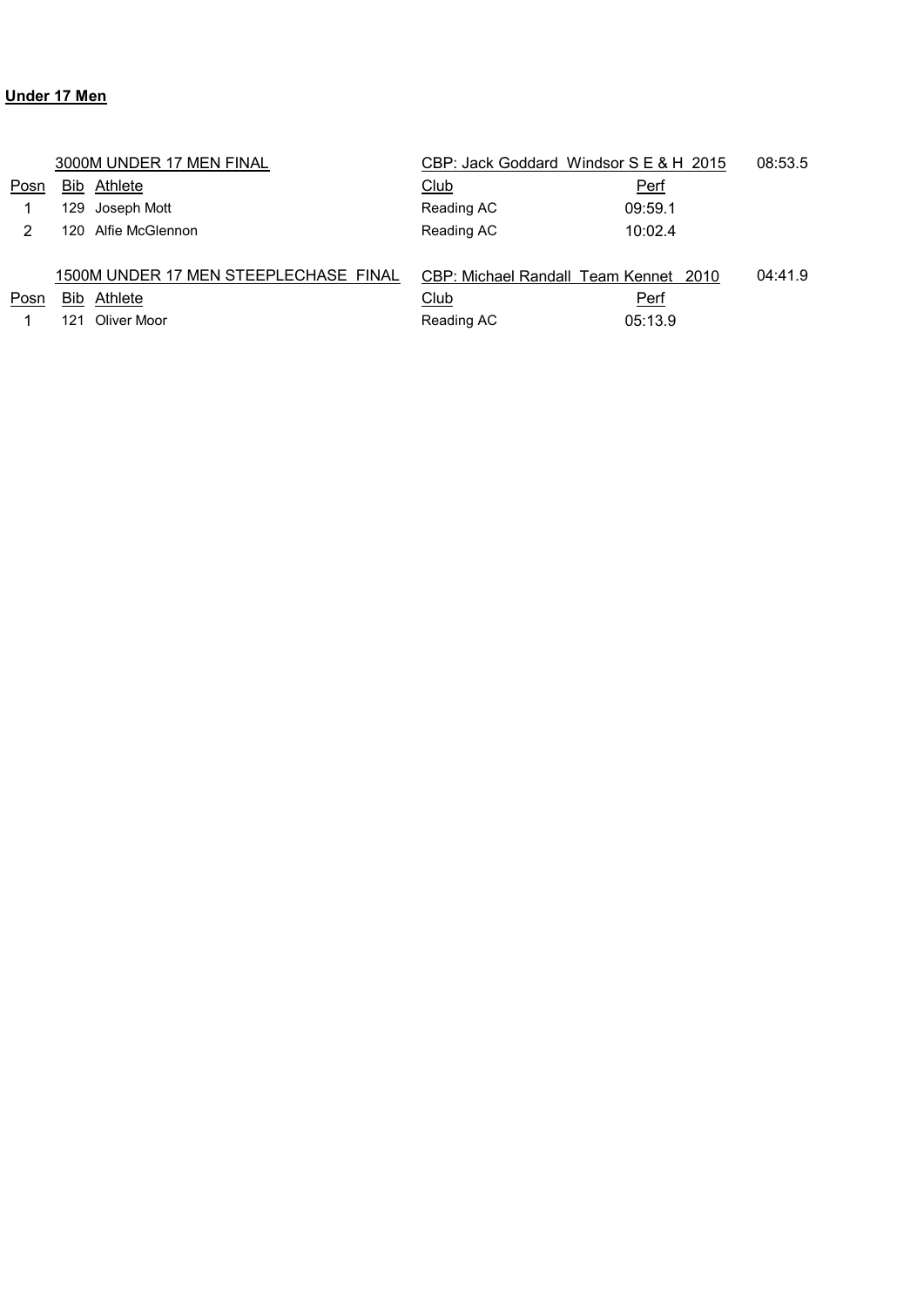# **Under 17 Women**

|      |            | 3000M UNDER 17 WOMEN FINAL              | CBP: Grace Goddard Bracknell AC 2014 |                   | 10:06.0 |
|------|------------|-----------------------------------------|--------------------------------------|-------------------|---------|
| Posn | <b>Bib</b> | Athlete                                 | <b>Club</b>                          | Perf              |         |
|      | 63         | Amy Young                               | WSEH AC                              | 10:48.0           |         |
| 2    | 79         | Emma Downie                             | Newbury AC                           | 11:24.8           |         |
| 3    | 62         | Renee Whalley                           | Reading AC                           | 11:30.7           |         |
| 4    | 28         | Georgia Ballard                         | Bracknell AC                         | 13:01.5           |         |
|      |            |                                         |                                      |                   |         |
|      |            | 1500M UNDER 17 WOMEN STEEPLECHASE FINAL | CBP: Elena Carey                     | Bracknell AC 2016 | 05:07.0 |
| Posn | Bib        | Athlete                                 | Club                                 | Perf              |         |

| . |    |                  | $ -$          | ------  |  |
|---|----|------------------|---------------|---------|--|
|   | 36 | Isabelle Craven  | WSEH AC       | 05:33.8 |  |
|   | 49 | Madison Foxcroft | WSEH AC       | 05:37.0 |  |
|   | 41 | Abbie Jones      | Maidenhead AC | 06:00.5 |  |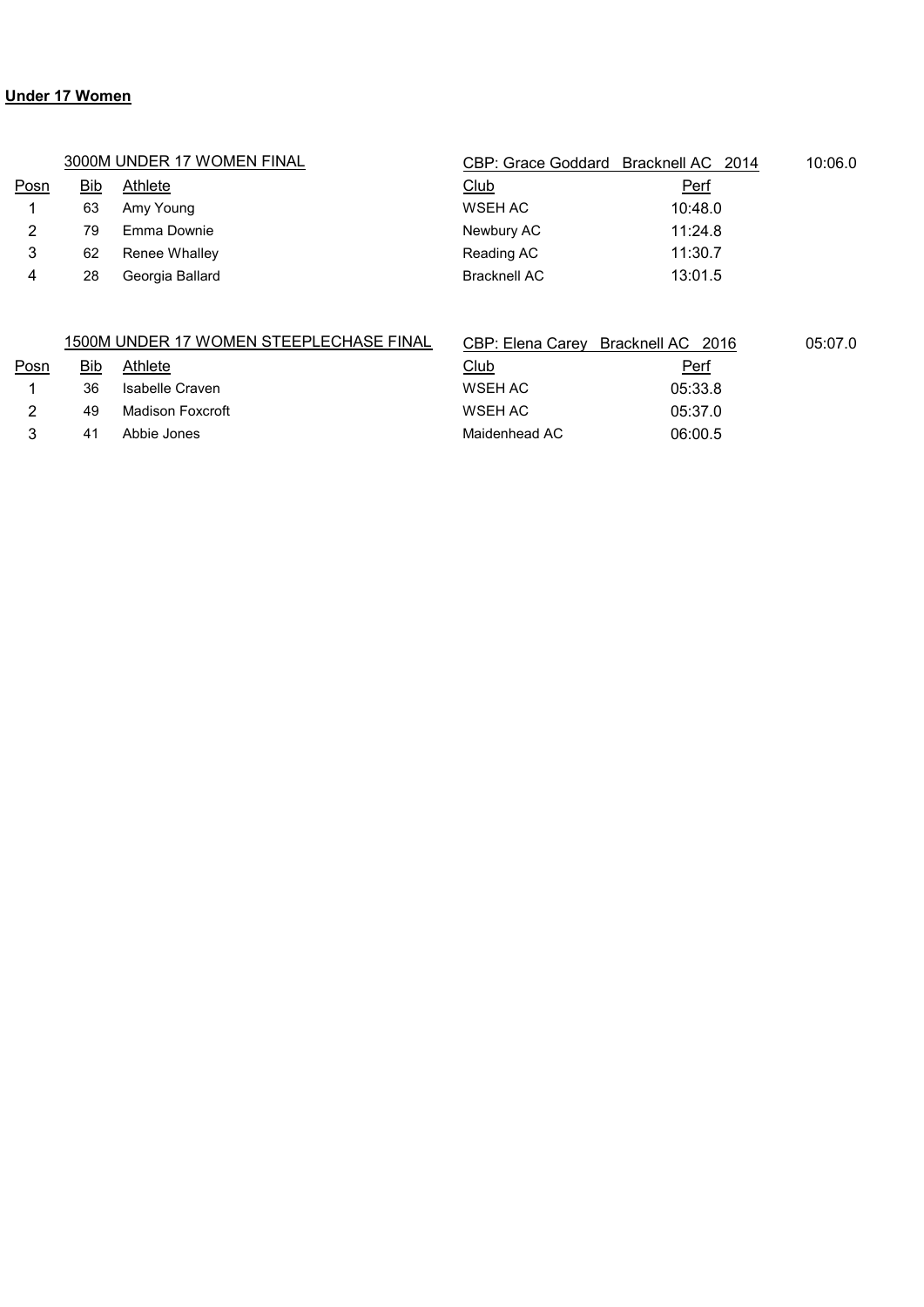# **Senior Men**

|      | 3000M STEEPLECHASE SENIOR MEN FINAL | CBP: Nick Bull Newbury AC 1995 |         | 09:32.2 |
|------|-------------------------------------|--------------------------------|---------|---------|
| Posn | Bib Athlete                         | <u>Club</u>                    | Perf    |         |
|      | 117 John Burnett                    | <b>Bracknell Forest Ru</b>     | 11:07.7 |         |
|      |                                     |                                |         |         |